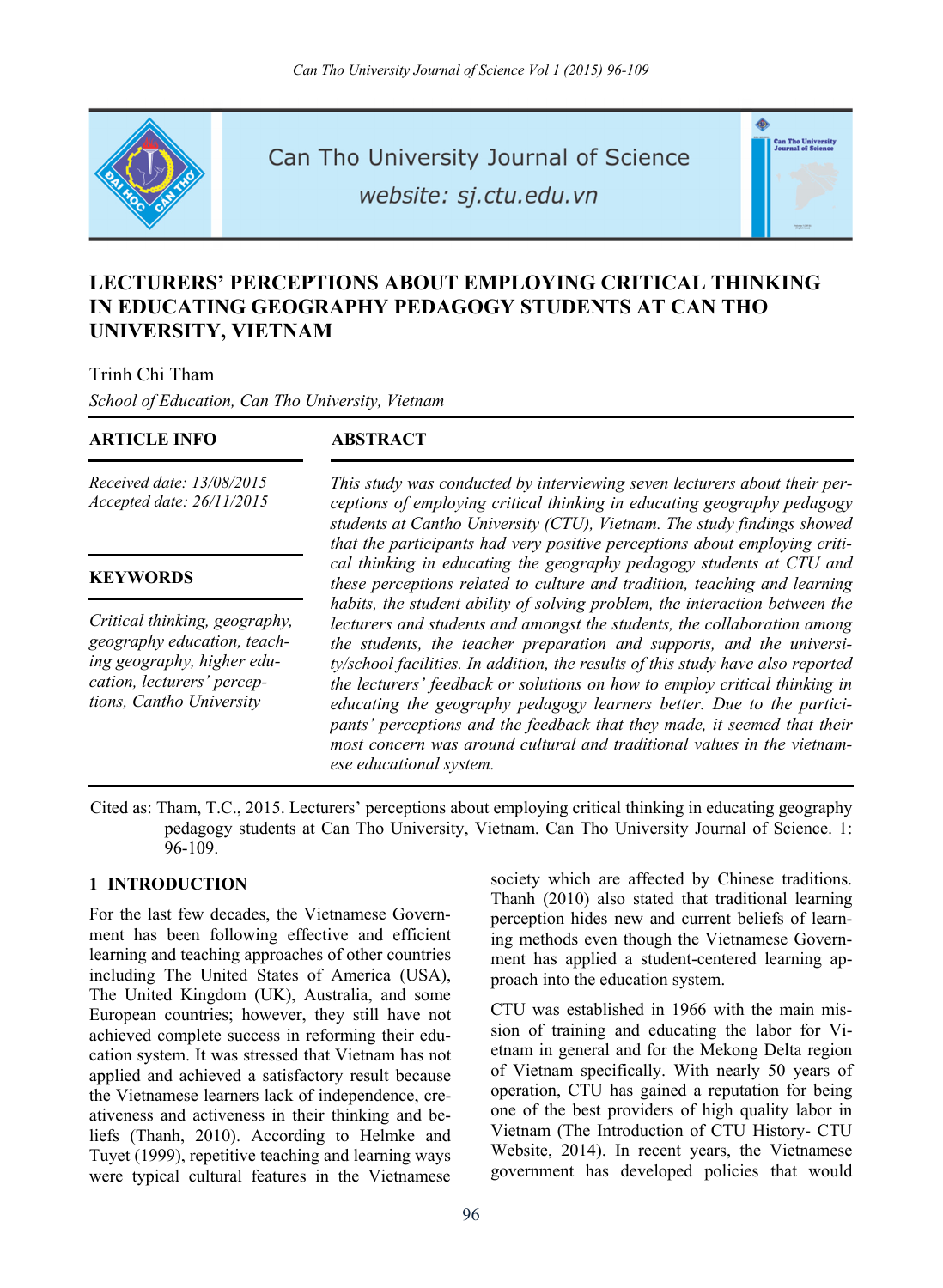support this university to engage and promote active learning approaches. The result is that the employment of critical thinking strategies in education can be concerned and developed in the classrooms. CTU has focused on developing student skills instead of providing knowledge mainly as it was for a long time in the past. The university has determined that developing skills for students is one of the most important missions of training and education (The Introduction of The University Vision and Mission- CTU Website, 2014). However, during the time that active learning and some other new teaching and learning approaches have been carried out, some specific problems emerged in relation to learning and teaching culture and habits as well as school facilities.

According to Ho – The Head of the Department of Geography Education, the geography education lecturers at CTU share the same culture and habits with the Vietnamese teachers in terms of teaching methods and beliefs; therefore, they are not active and flexible enough to provide and develop knowledge and skills for their students (said in the interview). It can be said that the geography education field in the Vietnamese context consists of many different areas such as natural science, social and economic subjects, cultural aspect, teaching methods and so on which are considerably controversial and changing regularly. Additionally, the geography pedagogy students at CTU are those who will become geography teachers in Vietnam's lower and upper secondary schools, so their learning ways can affect their future learners' perceptions and beliefs. In this case, it is stressed that changing the ways of teaching and learning is very important for the Vietnamese educational system to process its dynamic era because it is a necessary and urgent need for improving Vietnam's educational quality. It is believed that research on lecturers' perceptions about employing critical thinking in educating the geography pedagogy students at CTU will play a vital role in this case as it is going to study the perceptions of geography education lecturers as well as making recommendations about how to better implement critical thinking in higher education at CTU.

# **2 LITERATURE**

#### **2.1 Overview of critical thinking**

#### *Definition of critical thinking*

In regard to the definition of critical thinking, many authors (Fisher, 2001; Moore and Parker, 2007; Mason, 2008; Nosich, 2009; Rainbolt and Dwyer, 2012) agreed that critical thinking is a higher thinking skill consisting of interpreting and evaluating arguments about the knowledge that participants can obtain due to communication and interaction. According to Bloom (1956), his well-known pyramid of cognitive activities has six levels of thinking skills consisting of learning knowledge, restating in your own words, using material, identifying parts and relationship, combining into new knowledge and judging.

## *Strategies for developing critical thinking in educating at higher educational level*

In the  $21<sup>st</sup>$  century, the goals of lifelong learning require applying critical thinking in any education system as it can support learners to get further knowledge and understanding in their school life (Mason, 2008). To stress the roles of critical thinking in educating society, Leicester (2010) stated that critical thinking is central to the educative enterprise as it is a tool for lifelong learning. Newmann (1990) believed that critical thinking is indeed needed to create effective thinkers as learners have a chance to consider, analyze and evaluate different points of view.

At the higher educational level, critical thinking involves more than acquiring knowledge and memorizing information, so students should experience with their peer learners thanks to collaboration (Carter, 2011). Carter (2011) also agreed that applying "Bloom's Taxonomy" (Bloom, 1956) in educating at the higher educational level is very important for learners to develop and improve their analyzing and evaluating skills. Especially, although "Bloom Taxonomy" consists of six ascending order of application such as knowledge, comprehension, application, analysis, synthesis and evaluation, three higher levels of this pyramid should be more concerned in educating at university level (Carter, 2011). As mentioned by Gregory and Parry (2006), to investigate the understanding and skills perceived by the students, evaluation is the highest level of thinking skills that both "Bloom's Taxonomy and Quellmalz's Taxonomy" (Bloom, 1956; Quellmalz, 1985) have indicated.

McWhorter (2011) also implied that to develop the critical thinking of students, university lecturers should create the learning environment in which their students can practice these following skills: listening critically, participating in class, collaborating with other students, thinking critically and solving problems.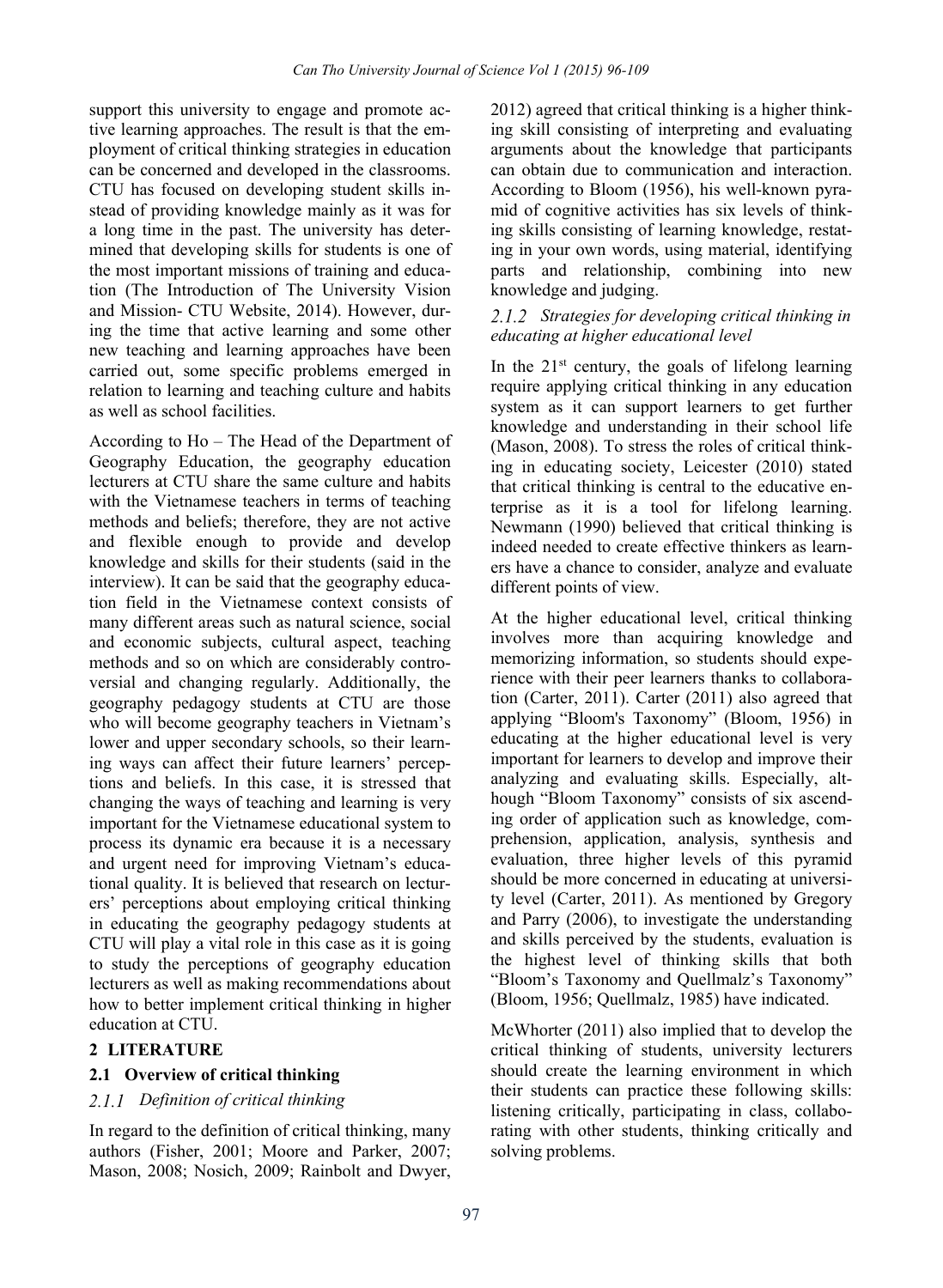According to Nosich (2009), there are two ingredients that turn thinking into critical thinking consisting of reflection and standards of thinking. The first ingredient is reflective thinking, especially about elements of thinking consisting of purpose, question at issue, assumptions, implications and consequences, information, concepts, conclusions and interpretations, point of view, alternatives, context and a visualization of the reasoning. The second ingredient is about thinking standards including clearness, accuracy, importance or relevance, sufficiency, depth, breadth and precision of the reasoning. To be more critical, the student argument or judgment needs to meet these elements and standards as many as possible.

# **2.2 Critical thinking and teaching geography pedagogy**

# *Geography*

Geography is a subject or a scientific area that has its roots in the place, space and environment (Baldwin, 2012; Roberts, 2014). Baldwin (2012) also mentioned that in an educating and learning program, geography can be related to some other fields depending on the particular circumstances that are being explored.

#### *Geography education*

According to Risinger (1998), geography education is the field that involves five themes consisting of location, place, interaction of human beings and environment, movement and regions, and teaching methods for these domains.

Relying on understanding of geography and geography education from such authors, teaching geography pedagogy needs to provide learners with both geography knowledge and teaching methods. The teaching methods involve particular methods and skills that can help teachers to impart their knowledge.

# *Geography pedagogy students*

According to Roberts (2014), pedagogy can be considered as the art, occupation or practice of teaching. So it can be understood that geography pedagogy students are practitioners of teaching geography. To practice their task, they need to learn about both geography knowledge and teaching methods of such knowledge.

At CTU, the geography pedagogy students are those who spend four years to take part in obtaining three domains consisting of natural geography science, socio-economic geography and teaching methods for geography. In particular, in the first two years, the geography pedagogy students mainly focus on learning foundation knowledge about geography and related fields. The other years can be spent for obtaining specialized knowledge of geography and teaching methods. The teaching methods involve a lot of specific specialist and teaching skills, strategies and techniques which can support the students to impart their knowledge in their future teaching career.

#### *2.1.1. Strategies for developing critical thinking in teaching geography pedagogy at higher educational level*

In teaching and learning geography, Lidstone and Williams (2006) stressed that geography teachers should focus on learning ways of students rather than teaching methods of lecturers. Furthermore, some sources of information are unreliable, so the way that learners analyze and evaluate their knowledge is very necessary. In addition, Chalkley, Fournier and Hill (2000) stated that geography teachers should encourage students to study actively whereby learners can construct and develop their knowledge independently. In other words, critical thinking and analyzing can help geography students to build up and develop their skills and ability (Foote and Solem, 2009). Grant (1997) mentioned one key point of university innovative geography courses is that they should focus on teaching "a range of skills such as diagnosis, analysis, evaluation, problem solving, decision making" whereby learners can understand and interpret knowledge. Essentially, geography education and critical geography promote thoughtful engagements of learners in order to think and analyze their knowledge carefully and effectively (Hay, 2001). It can be noted that such authors emphasize that in developing critical thinking skills for the geography learners, the teachers need to prepare a lot of specific strategies and techniques which can help the teachers to impart their knowledge as well as to develop their learner thinking ability. For example, the lecturers must be able to manage and control the group working of their students or should be awake of their role of giving chances for the students to share and express any personal opinion and idea. In some cases, the students are not able to discuss about the learning issues, the teachers have to know that what they should do to develop their geography students' critical thinking. Thus, in teaching geography teaching strategies play indispensable roles for enhancing and developing critical thinking.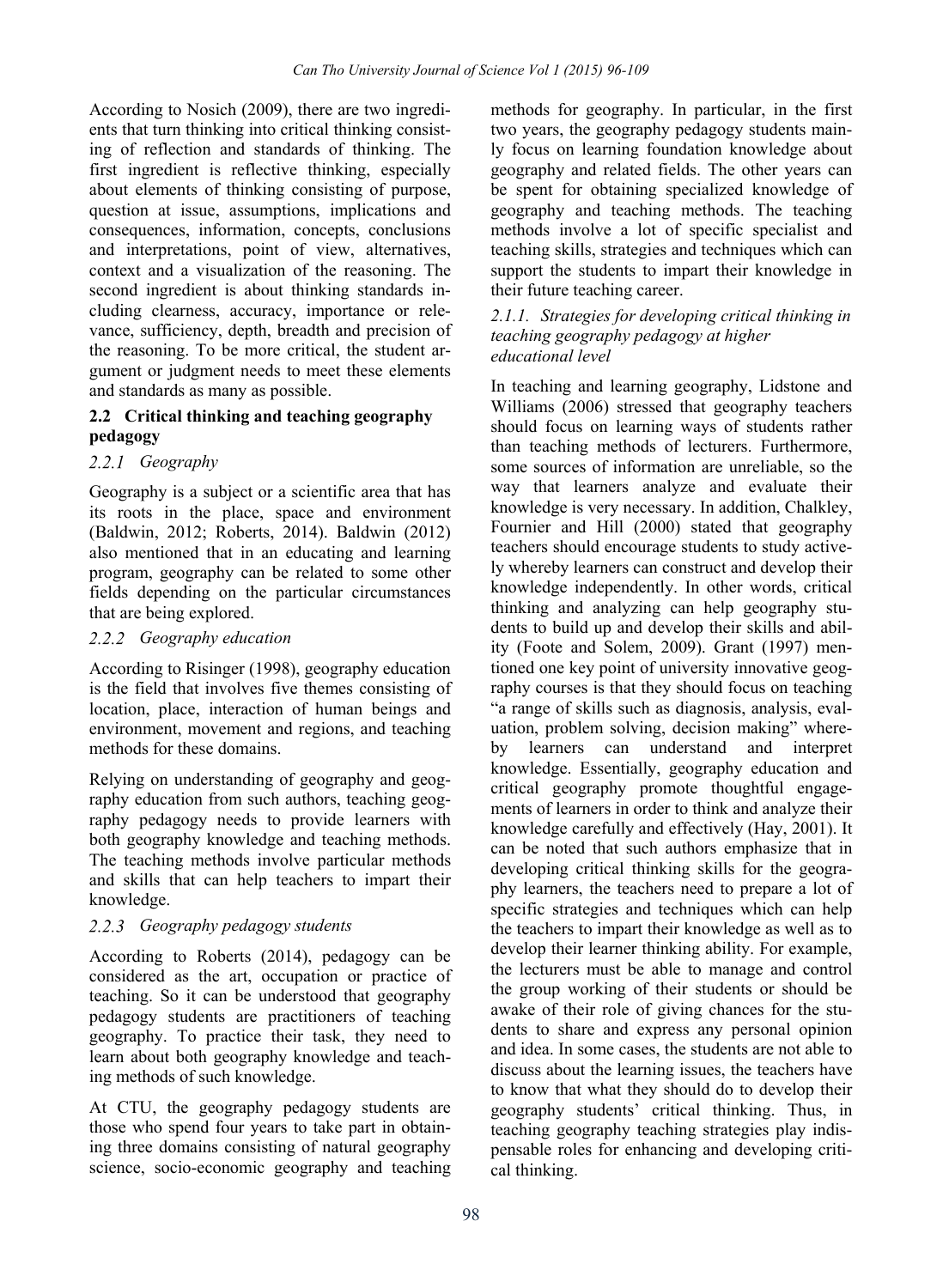#### **3 METHODOLOGY**

#### **3.1 Setting research questions**

#### **The central research question**

What are the geography education lecturers' perceptions towards employing critical thinking in educating the geography pedagogy students at CTU, Vietnam?

#### **The sub research questions**

1. What are the geography education teachers' perceptions of implementing critical thinking in educating their students at CTU, Vietnam?

2. What feedback do lecturers provide on critical thinking strategies when they implement this approach of educating geography pedagogy students in practice?

# **3.2 Strategy of inquiry**

This study aimed to rely on a qualitative research approach to explore the lecturers' perceptions about enacting critical thinking in educating the geography pedagogy students at CTU, Vietnam. As Creswell (2009) implied, interpretive paradigm is a typical approach to the qualitative research as it aims to explore the meaning and understanding of the participants. Obviously, I chose qualitative design for this study because I wanted to focus on analyzing the participants' perceptions and beliefs of critical thinking. According to Creswell (2009), a qualitative researcher used observations, interviews, documents, and audio-visual materials as the types of data collection.

This study was designed base on the Social Constructivist Paradigm because the constructivist researcher interprets the data based on their own backgrounds, and the participant's views of research issue (Creswell, 2009). Teachers were interviewed by using open-ended questions to gather the information about teachers' understanding because open-ended questions can support the researcher to gather more information about participants' perception and thinking in terms of the research topic (Denscombe, 2010).

Taking interviews, I based data collection on participants' responses to interpret and make some conclusions to the research results. According to Corbin and Strauss (2008), to avoid the influence of specific contexts and conditions to the research accuracy and credibility, I interviewed seven different lecturers to gather a range feedback and information.

#### **3.3 Proposed methodology**

An exploratory case study was collected as the methodology of this research in order to answer the questions of "What is happing?" and "How is it going?" (Bouma and Ling, 2004). According to Stake (1995), Yin (2009) and Denscombe (2010), the researcher should use case study when they want to investigate a topic in depth and provide an explanation that is complex and subtle in real life. I set up and started my interviews to gather data which can help me to make important conclusions about the issue. This study was conducted at CTU, Vietnam where the issue can be emerged. The entity is a group of lecturers who are educating geography pedagogy students.

#### **3.4 Population**

There are in total of 13 teachers who are working in the Department of Geography Education. Specifically, these teachers have been teaching in three different specialties consisting of natural geography, socio-economic geography and teaching methods in geography; and one of them is the department secretary. The populations of this research were those who were undertaking to do all specialties in regard to the geography education field.

#### **3.5 Data gathering strategies**

#### *Sampling*

In order to collect credible data, a case with purposeful sampling was chosen. Participants, who are geography education lecturers, were involved in this study. Based on Patton (2002), the inquirer can pick up all cases that meet some of their criterion in purposeful sampling. The criterion specified by the author consists of the following requirements: i) five years experienced lecturers of the geography education field, ii) all lecturers who are directly teaching in this area. Particularly, there are seven participants who have met the criteria. According to Clifford, French and Valentine (2010), in research related to geography, a focus group interview should be between six and 12 participants. It is convincing that interviewing seven lecturers is enough and appropriate to this research in terms of time and views.

#### *Research methods*

#### *a. Data collection*

Based on qualitative data gathering methods, interview was considered as an appropriate method for the data collection procedures. Interview is an at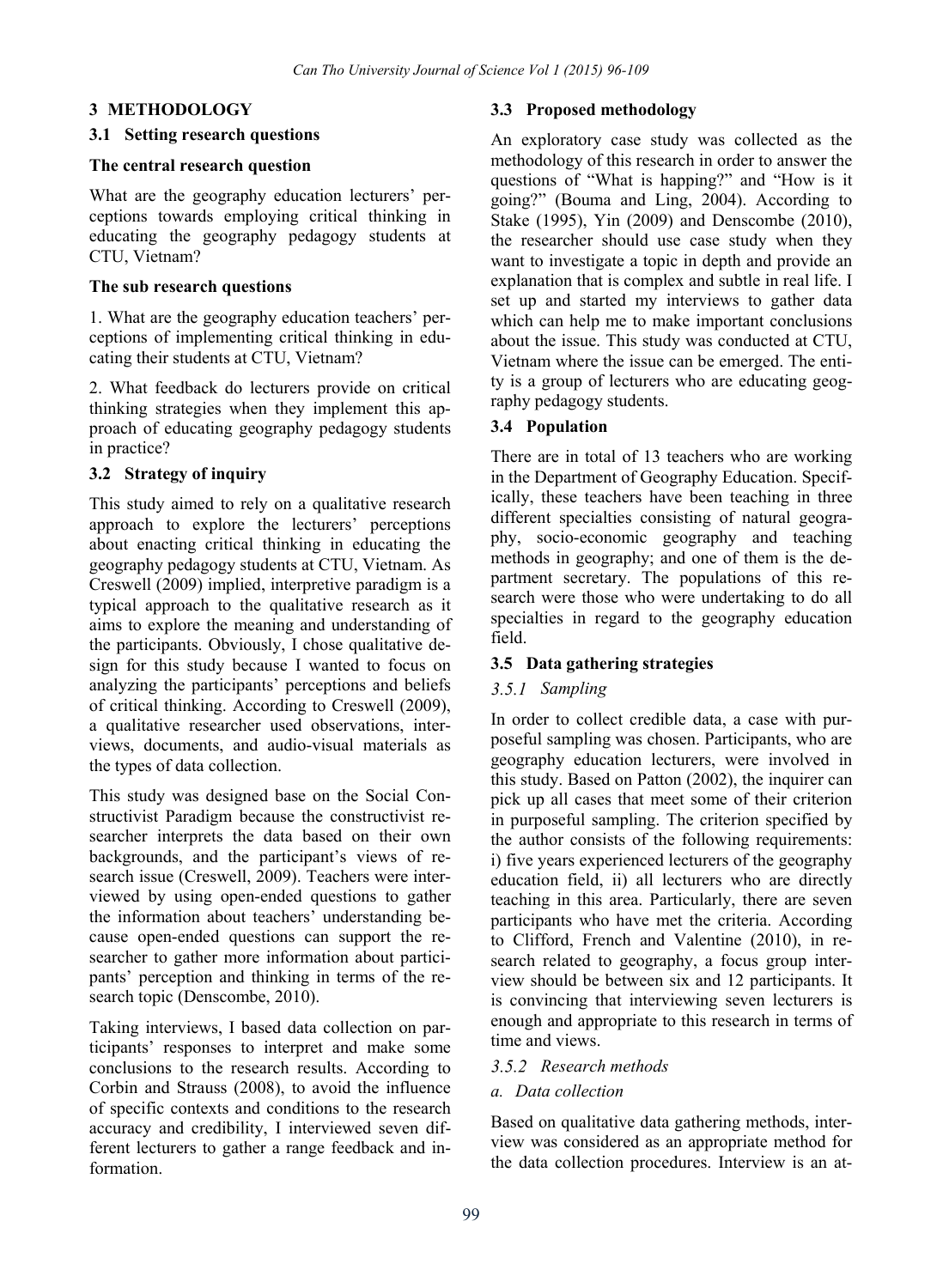tractive proposition in which researchers can gain straightforward factual information when they want to explore a complex phenomenon (Denscombe, 2010). According to Berg (2007), there are three types of interviews that researchers can use to gather their data based on their purpose and strategy. These consist of structured, unstructured and semi-structured interviews. Taking a consideration carefully, I appreciated and referred to the use of semi-structured as it can help me to follow the question list as well as explored new and individual ideas from participants. Moreover, semi-structured interviews always concentrate on participants' words so that the author will collect enough personal notions (Clifford, French and Valentine, 2010). The inquirer intends to use both open-ended and open questions as these types of questions can help researcher to focus on the respondents' views and ideas (Corbin and Strauss, 2008). Obviously, each teacher would have their own different opinion of critical thinking in education, so open-ended and open questions enable me to collect enough various ideas and perspectives.

#### *b. Data recording*

#### **Audio recording**

The audio recording aims to save the responses of the lecturers in terms of voice. It plays an essential role because it helps me to demonstrate of original information. As Denscombe (2010) stated, audio taping can enable researchers to save and present primary material in each situation. The recording was used while the writer analyzes and interprets the information. Undoubtedly, the participants' voice can reflect their views of the issue (Montello and Sutton, 2006) so that the author can get verbal answers.

#### **Note taking**

As stated by Denscombe (2010), making handwritten notes can support researchers to save and present primary material. I wrote down any further and different information from the lecturers' responses during the interview time. This note taking can go with protocol and audio recording in order to create a more convincing and adequate data collection of the topic. Thanks to this, I can compare and clarify the data amongst note taking, protocol and audio recording.

#### **Interview protocol**

I used a protocol during the period of interview

because it is useful in collecting and storing data. As Yin (2009) mentioned, protocol is a good way to increase the reliability and validity of your case study research. Creswell (2009) mentioned that researcher should use interview protocol for asking questions and recording answers during qualitative interviews.

#### *c. Data analysis and discussion*

The analysis was followed the process of six steps suggested by Creswell (2009).

**Step 1:** From interview data, the researcher needs to prepare and organize the data for analysis.

**Step 2:** The inquirer have to read through all data of interviews.

**Step 3:** The author began detailed analysis with a coding process. This means that the inquirer will organize the material into segments of text before interpreting the meaning of data (Rossman and Rallis, 2012).

**Step 4:** Based on the lecturers' perceptions and attitudes of critical thinking, data was coded based on the meaningful segments as mentioned by Johnson and Christensen (2004). Then the researcher sorted them into some different categories (Yin, 2010). This step was described according to what is spoken by the participants. Thus, the data was put into different themes.

**Step 5:** It described the theme which could give the typical meaning of each data sort. The main message of the category in each description was focused. The main meaning of each theme provided me further understanding about the case.

**Step 6:** Taking all data collected through interviews, I analyzed and concluded what were lecturers' perceptions in their enactment of critical thinking in education. Furthermore, I developed some valuable recommendations to the problem.

#### **4 RESULTS AND DISCUSSIONS**

#### **4.1 The lecturers' perceptions about employing critical thinking in educating geography pedagogy students**

This section draws the reader's attention into seven different themes which emphasized the lecturers' perceptions about employing critical thinking in educating the geography pedagogy students at CTU. The data was transcribed in order to convey the main ideas for each theme as it was reported in the table 1.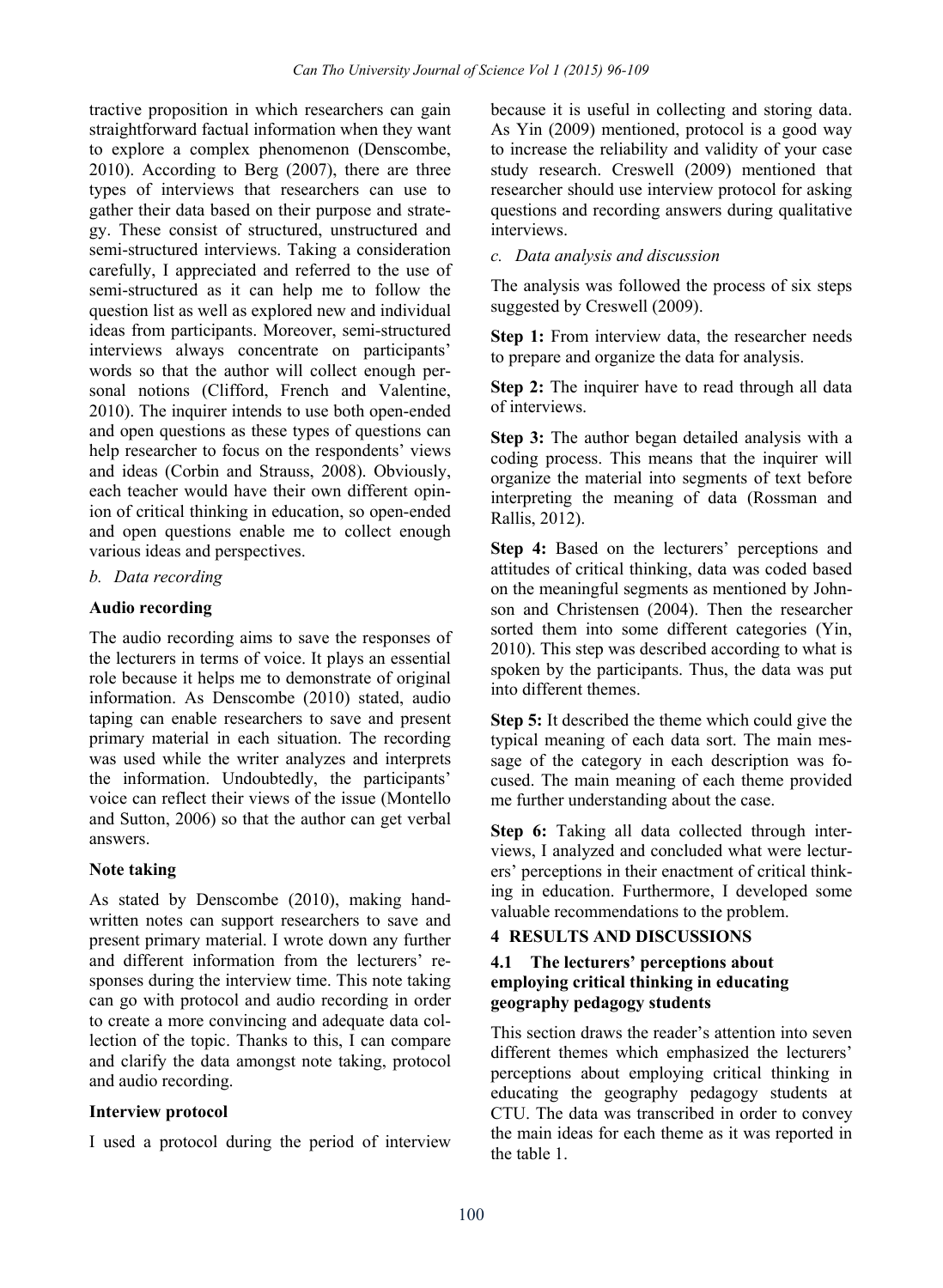| <b>Perception aspect</b>                                                                   | The number of partic-<br>ipants who identified<br>this aspect of their<br>perceptions |
|--------------------------------------------------------------------------------------------|---------------------------------------------------------------------------------------|
| Culture and tradition                                                                      |                                                                                       |
| Teaching and learning<br>habits                                                            | 7                                                                                     |
| The student ability of<br>solving problem                                                  | 7                                                                                     |
| The interaction between<br>the lecturers and the stu-<br>dents and amongst the<br>students | 7                                                                                     |
| The collaboration among<br>the students                                                    | 6                                                                                     |
| Teacher preparation and<br>supports                                                        | 6                                                                                     |
| The university/school fa-<br>cilities                                                      | 6                                                                                     |

**Table 1: Participant perceptions** 

#### *Theme 1: Culture and tradition*

All participants viewed that cultural and traditional values are important for them to develop their students' critical thinking. As explained by participants, "Culture and tradition influence on the ways that the students obtain and react to new knowledge in different situations". For example, in Vietnamese culture the learners have to respect their teachers so that they normally should not debate or discuss something in relation to the lectures, especially opposite ideas or information to what they have learnt from their lecturers. In addition, "The traditional culture in education also affects student self-reflection and self-reaction in their learning".

Discussion: Culture and tradition were identified as the most dominant theme which affects critical thinking. It can be concluded that all of the seven lecturers believe that in their enacting critical thinking in educating the geography pedagogy students, they appreciate the confidence and freedom from their learners which can support the learners to express their understanding and ideas in relation to the knowledge obtained. In other words, the ways that the students reacted and reflected to their knowledge enable them to develop their critical thinking.

The perceptions about culture and tradition were presented in the previous studies. In particular, Ngoc and Nhan (2013) emphasized that culture is one of important factors that influence on the development and improvement of critical thinking. As discussed by Thanh (2010), the Vietnamese learners cannot develop their thinking skills as they are influenced by the Vietnamese traditional and cultural values affected by Chinese culture. In developing critical thinking, the students have to open their mind as they need to receive and accept different perspectives from other people (Grant, 1997). Thus, the rigid traditional and cultural values made the students harder to improve their critical thinking in the present study.

#### *Theme 2: Teaching and learning habits*

None of participants forgot to mention that the students' learning habits in lower educational levels make them more inactive and unconfident in the learning process. Furthermore, it was mentioned by all participants that "The past learning habits influence on what the learners do in the class currently". The main problem was that "The passive learning habits from the students are hard to change".

About teaching habits, the participants said that "There are some lecturers who are not willing to apply new teaching strategies, so teaching activities cannot support the learners to promote their thinking". Most participants suggested that the teachers have to be active even when their learners are lazy in class activities. Reasonably, when the lecturers try to create learning activities in the class, their learners get more chances to act, think and learn.

Discussion: All participants concerned about teaching and learning habits, so it can be considered as the second most dominant theme in this situation. The participants thought that the old teaching and learning habits, especially traditional learning habits from lower educational levels, affect the ways that they learn in the university. The participants also realized that a part of the teachers who have a bias in favour of providing information rather than teaching the new knowledge and skills. In contrast, as the participants viewed, both teachers and learners have to create their active and effective teaching and learning habits which can support the student to understand, analyze, interpret and evaluate their new knowledge.

In relation to teaching and learning habits, Walker and Finney (1999) asserted that to develop critical thinking and lifelong learning, the learners have to create their own habits of participating. Participating helps the learners to direct their attention to the process of making products as well as examining the products that they have made (Halpern, 1996).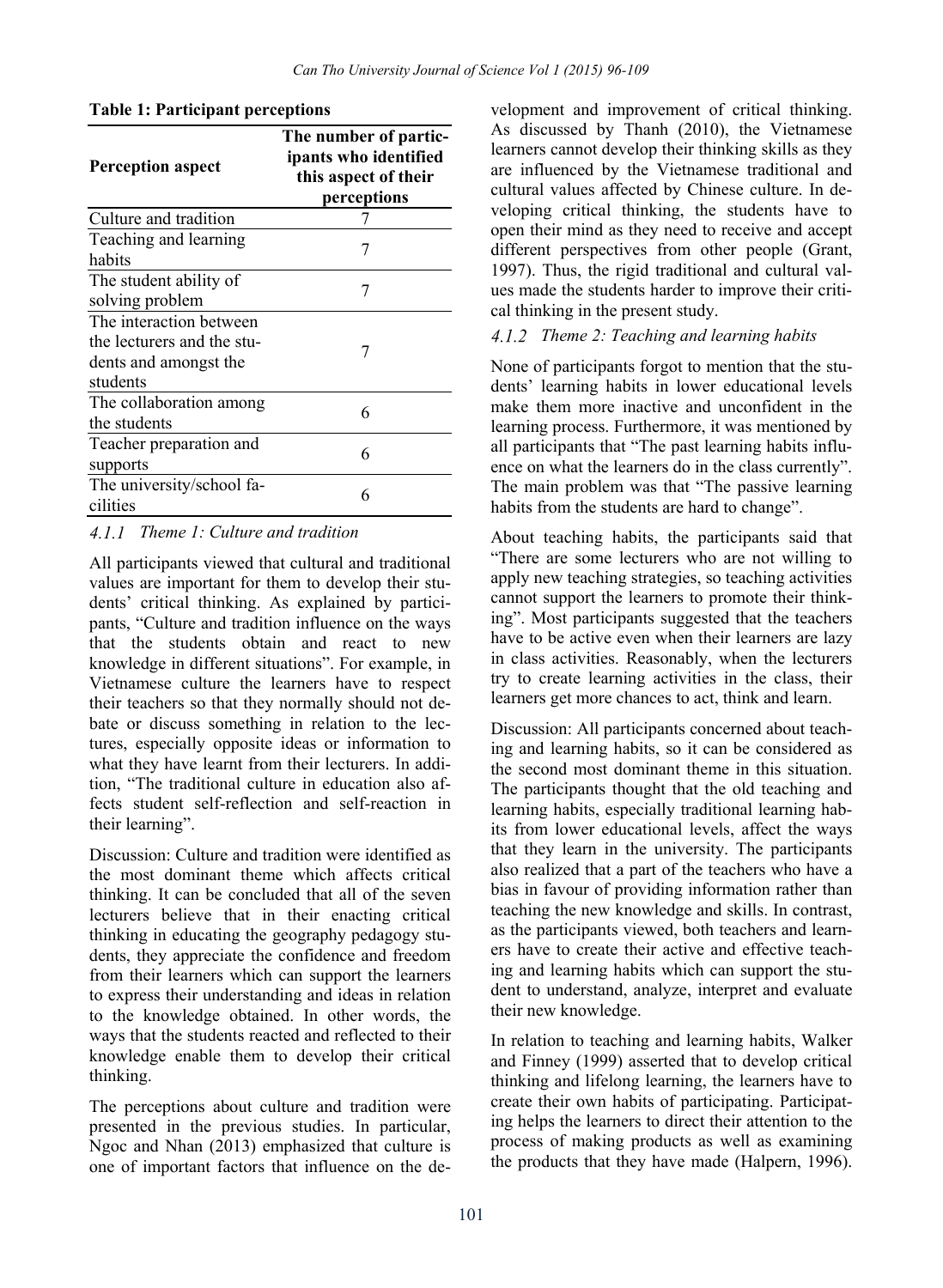In this process of learning, besides teaching the lecturers should pay attention to doing their research which is related to teaching and learning activities (Grant, 1997). He also demonstrated that his habits of doing research enable him to learn more about his learners and their learning task, especially their thinking, so he would know how to work with them in order to develop their knowledge and thinking habits. So both positive and active teaching and learning habits are necessary for education to develop critical thinking of the learners in universities.

#### *Theme 3: The student ability of solving problem*

The participants noted that "Some geography pedagogy students lacked of solving problem aptitude. For example, in the class, they were very good at learning new knowledge; however, they cannot solve some of their problems well in many practical situations" (all participants). In addition, many geography pedagogy students were quite confused and not confident to express their understanding when they learn new knowledge and solve their problems. As mentioned by all participants, "The problem solving aptitude is very important for the students to obtain new understanding, so the students should be flexible in learning and solving their problems".

Discussion: The student ability of solving problems is one of four themes that all participants identified. Problem solving is an important theme that is essential for the students to deal with their practical and contextual problems. Generally, the participants noted that some geography pedagogy students at CTU lack of problem solving ability or are not able to solve their problems in different contexts and situations. Solving problem in different circumstances demonstrates that the learners are good, effective and critical thinkers in their life and working environment.

Based on McMillan (1987), problem solving is one of important factors in the cognitive processes which support and enhance critical thinking. Specifically, the problem can be concerned and explained by reasoning and evidence which are made from the learners' experience. As discussed by Hay (2001), academic situations in universities which can be created by lecturers can support the students to improve their solving problem skills. Both Grant (1997) and McWhorter (2011) agreed that the problem solving ability not only helps the students to cope with their difficulties, but also let them

interpret their own knowledge. Due to appraising the solution reliability and valuation as well as solving the problem, they are able to value their own knowledge and realize how much hard they try in order to improve themselves.

#### *Theme 4: The interaction between the lecturers and the students and amongst the students*

None of the participants denied that the interaction between the lecturers and the students and amongst the students in the class made good impacts to critical thinking of the students. "It depends on specific learning contents, the lecturers need to create different situations that let their learners interact together" (all participants). Additionally, the teachers also need to develop the interaction between them and their learners as it helps them to improve themselves. First, the interaction helps the learners to think and learn from others in different learning activities. Second, it enables the teachers to improve their teaching task. For example, the lecturers and students join in teaching and learning activities whereby they can talk, discuss and show their own ideas related to the lectures. The participants mentioned that "The interaction can be created by class activities in relation to teaching and learning tasks".

Discussion: As discussed by all participants, the interaction in the class is an indispensable factor that enhances the development of critical thinking skills. The participants had a good experience that each learner has their own strong and weak points, so the lecturers should take a full advantage of the student strengths in educating. This also means that the learners need to learn something good and positive from other peer learners as well as avoid negative points from acknowledging someone's faults. When being asked about the interaction between the teachers and learners, the participants sincerely answered that the lecturers usually learn some interesting and good things from the learners. The explanation is that the learners are younger people who are good at Information Technology (IT) and can learn a lot of new knowledge from the internet. So the interaction between the lecturers and students and among the learners is always appreciated in employing critical thinking in educating the geography pedagogy students at CTU.

According to McDowell (1994) and Johnston (2000), it not only develop the interaction between the lecturers and students but also give all of them the authority in the situations of developing the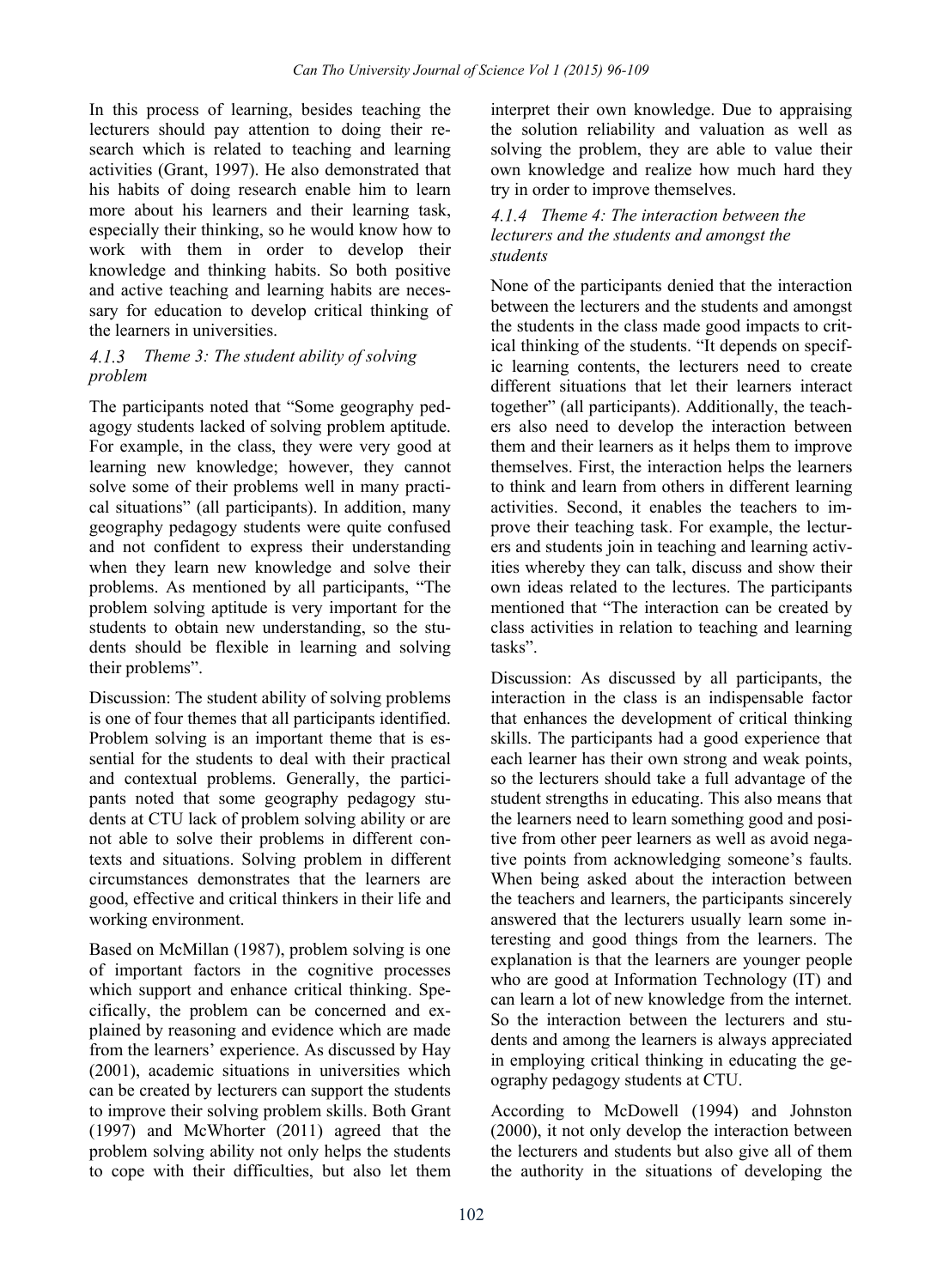knowledge. Hay (2001) suggested that to develop critical thinking in the class, both geography educators and learners need to contest based on their time, energies and understanding. The interaction between teachers and learners in current learning society is more common due to some positive effects (Grant, 1997). The most important thing is that teaching and learning processes would be more active and efficient if the collaboration or interaction between the teachers and learners is made.

#### *Theme 5: The collaboration among the students*

Six of all participants indicated that "To develop critical thinking the geography pedagogy students have to collaborate with their peer learners". The participant explained that if the learners do not collaborate with other students, they will not share their personal thought as well as receive information from others. In some cases, although they are asked to listen to other opinions, they will not pay much attention to thinking and discussing in relation to emerged issues. Most participants emphasized that "Collaboration among the students also support the class participants to improve their other skills which relate to critical thinking such as communication skills and group working skills.

Discussion: Most participants indicated that the collaboration amongst the learners plays an essential role in active learning society as it gives the learners more chances to work and interact with their peer learners. In collaborating and cooperating time, the students need to talk, share their personal ideas and work with others in order to create the learning products due to collective understanding and skills. The participants also noted that they are not happy and satisfactory with their student's cooperation in the class because some of the geography pedagogy learners lack of collective effort and high demand achievement.

In the literature content, it was identified that the class discussion makes learning more enjoyable and allows the learners to realize that learning geography knowledge and skills is contested and changing (Grant, 1997). This means that when the students participate in class activities, critical thinking and collective learning results can be enhanced easily. McWhorter (2011) implied that to develop the students' critical thinking, university lecturers should create the learning environment in which their students can collaborate with others. Hence, the more collaborative learning environment is created the more opportunities to engage

and enhance critical thinking in the classroom we have.

#### *Theme 6: Teacher preparation and support*

Teacher preparation and support are aspects that were mentioned by six participants. According to six participants, "To develop the student's critical thinking, the teachers have to pay much more attention to their lectures as they must prepare their both knowledge, teaching methods and strategies as well as possible". Specifically, the teachers should think about what situations can be emerged or what question they should ask in specific circumstances would occur in the class. If the lecturers get ready due to good preparations, they will develop the learner's critical thinking better. Additionally, with the teacher support, the learners are encouraged to talk and share their personal thinking. Six of all participants stressed that in relation to employing critical thinking, good strategies not only help the teachers to do their teaching task well, but also enable the students to develop their critical thinking effectively because both the teachers and students know what they should do in particular situations in the class.

Discussion: The majority of the participants emphasized that the fully preparation and timely support in teaching are very helpful as it creates an active and effective learning environment. The lectures with the purposes of developing critical thinking need to be more prepared, flexible and perfect compared with the normal active lessons in term of teaching strategies and techniques. For example, it needs to prepare any contestable situation that can occur in the class. Sometimes, the lecturers must be able to control the group learning activities or they should know how to enable their students to express any personal or different perspectives about the learning issues. Sometimes, negative reflections and strong arguments can be raised in the discussion context which requires the lecturers to deal with the learners brainy. In some cases, the lecturers must give their learners helpful supports as this enables the learners to overcome problematic situations or to work more effectively in creating learning products. In many circumstances, the teacher supports help the students to limit the classroom conflict and meaningless debate as the learners sometimes do not know where they should concentrate on their learning tasks.

The teachers play an important role in designing the curriculum and textbooks as it decides what the learners will obtain in their program (Hay, 2001). It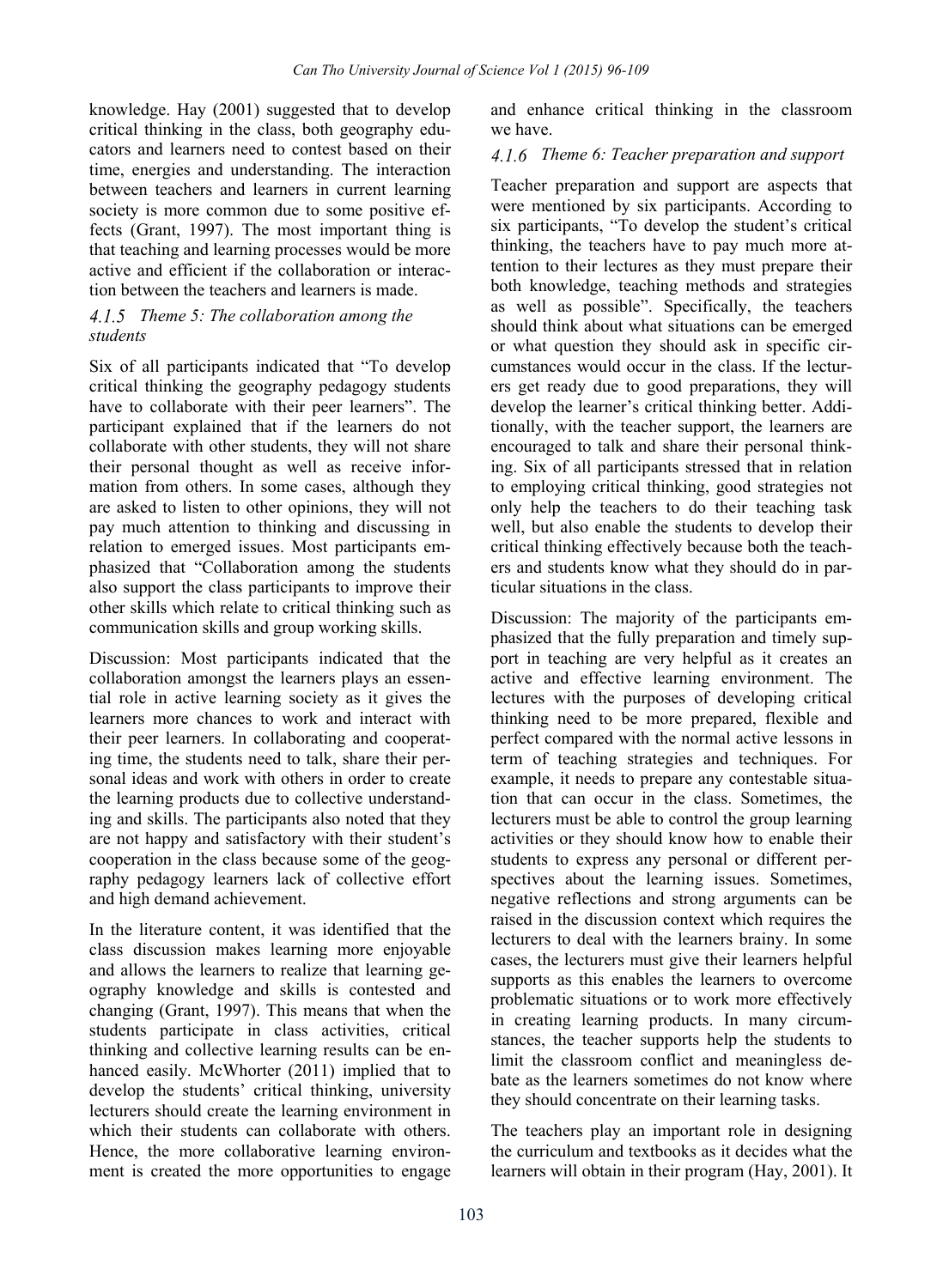also supports the learners to orientate themselves in making their purpose and learning strategies which should be appropriate to the curriculum and specific courses. According to Hay (2001), the teachers should open more academic situations and questions that enable the learners to participate. Participating in these situations and discussions helps the learners to develop their skills such as analyzing, evaluating and solving problem skills. Furthermore, The lecturers need to prepare teaching strategies and techniques so that "Educational opportunities are available to all" in their class (Castree, 2000, p. 968). It is obvious that the important roles of the teacher preparation and support have been demonstrated in the literatures.

#### *Theme 7: The university/school facilities and support*

The majority of the participants mentioned the necessary role of the school facilities in employing critical thinking in teaching the geography pedagogy students at CTU. For example, some school facilities are very important for the students to do their self-study such as libraries, self-study rooms, computers with internet connection and other hightech equipment. Besides that, to develop critical thinking, the students need to promote their independent learning habits due to some supporting facilities such as computers or laptops with internet connection and libraries. There were six participants in this study noted about the role of information sources in developing critical thinking. As the participants mentioned, "When the learners get more information from different sources, they will be more confident and stronger in giving their own ideas and evidences". Furthermore, "In modern learning society, the students should access to the internet and school libraries so that they can get more learning sources and learn independently". In addition to this, six of such participants also indicated that "Some social and youth union's activities play an essential role in improving the student confidence and activeness".

Discussion: The study has shown that most participants appreciated the school facilities in employing critical thinking for their teaching. First, the library system of the university supports the students to find more evident sources which demonstrate what they are talking or judging. Second, some other facilities such as self-study rooms and computers with internet connection support the learners to study independently. Finally, some social activities and youth union's activities are necessary for the

learners to improve their skills which can be helpful in their learning environment such as collaboration, team-work and communication skills.

In the previous studies, Frijters, ten Dam and Rijlaarsdam (2008) indicated a notion that the learner's arguments and reasoning which come from different reliable and valuable sources are very important for them to develop their thinking skills critically. As Hay (2001) noted, the multiple networks, outside world and broader communities are very necessary for the learners to develop their critical thinking because such learning environments give the learners good chances to communicate and work with other people. Moreover, the teaching faculties and library system, especially librarians, have a interrelationship which enables the learners to develop their critical thinking due to literacy information (Albitz, 2007). It can be concluded that the participants' perceptions about the school facilities and supports has been evident and proved in the literatures.

#### **4.2 The feedback or solutions provided by the lecturers in relation to how to employ critical thinking strategies in educating geography pedagogy students more effectively**

In relation to how to employ critical thinking in educating the geography pedagogy students better, the lecturers at the Department of Geography Education have suggested a lot of solutions due to their experience. Depending on personal perspectives and expectations, their solutions can be summarized as it is presented in the next content.

#### *The responsibilities of the government and the Ministry of Education and Training*

The Ministry of Education and Training (MOET) needs to catch up with modern and developed educational achievements from other countries such as USA, UK, Australia and some other European countries. The main purpose is to learn and apply some new models of active teaching and learning whereby both learners and teachers can develop their knowledge and skills.

All participants espoused an open mind in framing political and cultural policies from the Vietnamese government. It does not mean that the government needs to give the lecturers and learners the right to do anything in teaching and learning environment. The main idea in this situation is that they can teach and learn in the ways and strategies that they can develop their critical thinking better.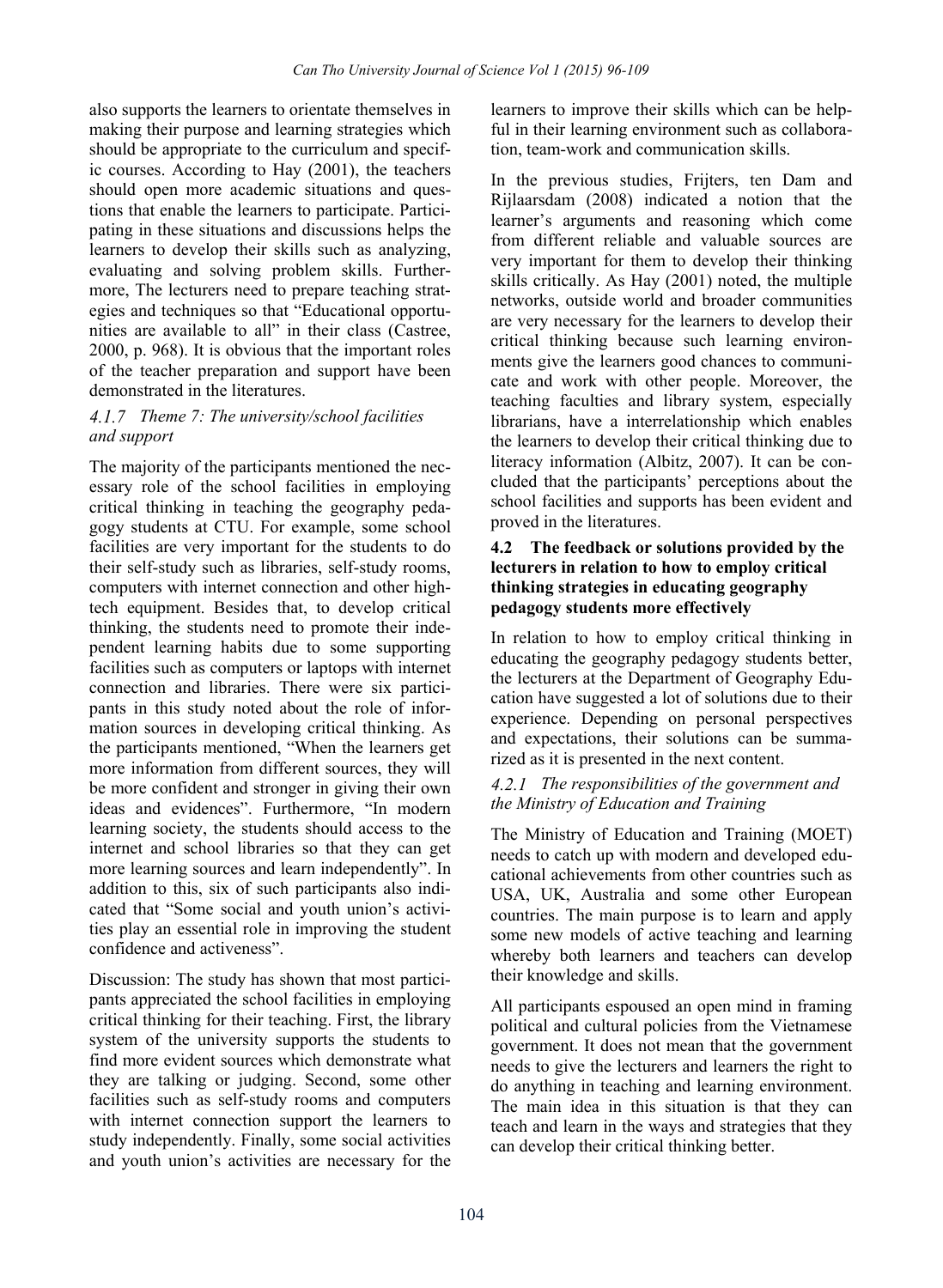The government should provide the teacher with more scholarships which can support them to study oversea within critical thinking programs or courses. The scholarship is a good support or encouragement that motivates the lecturers to upgrade their understanding about new teaching and learning trends on over the world. Besides knowledge and skills, cultural and traditional values related to education are the things that the teachers can also observe in foreign countries.

The government and the MOET should support educational institutes to implement critical thinking. For instance, the government can help to open workshops whereby the teacher can meet and learn from international experts. In addition to learning, the lecturers can also share and discuss with such authors so that they can achieve different or better strategies and techniques to develop critical thinking in their classrooms.

#### *The responsibilities of Cantho University*

CTU should open more conferences, workshops where both teacher and students can come and share their understanding about critical thinking. Moreover, in regard to critical thinking they specially learn some new ideas from some people who have studied from oversea countries. Besides the knowledge and information, conferences and workshops also provide the lecturers and students with good chances to share their opinions about how to develop critical thinking more effectively.

Most participants mentioned that the training program should focus on developing the students' learning skills and personalities rather than providing more knowledge. It is indicated that if the learners possess good skills and positive personalities, they will obtain the knowledge independently as well as apply it in different contexts or situations very well.

It is an indispensable requirement to reduce the class size as it provides the teachers with more opportunities to concern about every single student and their thinking process. As all participants suggested that they cannot concern each learner in learning activities because of crowded class. So focusing on some learners in the limited time is not able to help the students developing the thinking skills critically and effectively.

The training program should be provided more credits and school hours so that both teachers and students get more time to analyze and evaluate

someone's thinking in the class. In addition, they also can share and argue with others so that critical thinking can be emerged and improved.

The university also needs to invest more money in developing infrastructure and high-tech facilities. All participants recommended that some new computers, projectors and functional rooms should be provided in educating the geography pedagogy students as it is an indispensable need. The participants mentioned that "Information is changing every single second, so everything in the IT era should be updated on time".

#### *The vital role of the lecturers at the Geography Education Department*

In employing critical thinking in their teaching, six participants noted that making a good preparation is the basic and necessary step that the teacher should do for their lectures. It is believed that good preparation can help the teachers to carry out their lectures smoother and more flexible as well as cope with sudden situations easier.

The lecturers also need to change their rigid perceptions about teaching and learning. In the Vietnamese society, there are still many teachers who are in favor of their reading and speaking in their teaching time, so it harms on their own and their learners' critical thinking.

It needs to improve the lecturer understanding about how to develop critical thinking through taking part in workshops or conferences. It means that both teachers and students at the Department of Geography Education should learn about critical thinking in education.

Creating a sharing and learning environment in the class is absolutely necessary as it enables both teachers and learners to get more chances discussing and debating of the learning issues. Any question or situation that the teachers create in the class, it should be controversial or open. By this ways, the learners can arise and debate both sides of the issues; therefore, their thinking can be encouraged and improved positively.

Besides the lectures, the teachers and class supervisors should create more extracurricular activities whereby the students can get along with collective and communicating environment. This helps the students to increase their confidence and activeness in front of others, so they will be more comfortable and enthusiastic in the class discussion.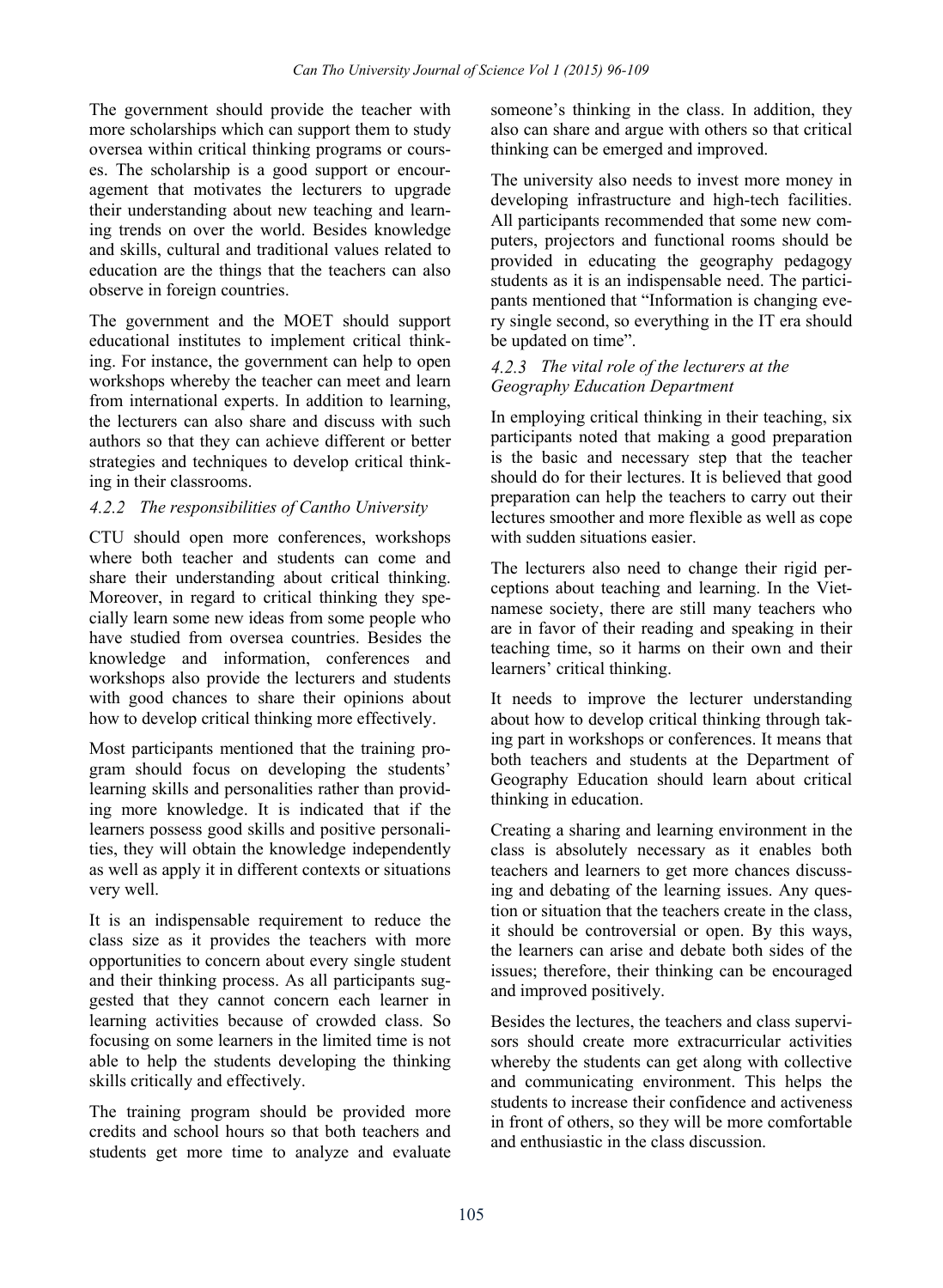# *The essential role of the geography pedagogy students at Cantho University*

The learners should be more active and confident so that they are comfortable and willing to share their thinking and perspectives with their peer learners. To be confident and active, the participants suggested that the learners need to participate in different extracurricular activities and social works whereby they can keep in touch and work with many different people.

Active learning habits and perceptions are good aims that the learners need to catch up. One of the most difficult things that the participants have faced in employing critical thinking in my educating task is the students' learning habits and perceptions. Obviously, when the students' learning habits and perceptions are changed, their learning methods and quality will be improved.

Taking part in self-study environment, the learners have to learn and prove to themselves about what they are thinking such as is it correct or not, is it convincing to other people, how to express it to their classmate and teachers? So they must try their best to study and work it out seriously. Hence, their thinking will be easily operated.

Participating in different social works can support the students to improve their communication skills and social personalities. If the role of the teachers is creating such activities in their planning, the learners need to take the responsibilities of carrying it practically.

The students need to make the link between learning and practicing. The reason is that some geography pedagogy students at CTU are in favor of understanding theoretically rather than doing it in practical situations. The most important role of education is to apply new understanding in solving practical situations or problems in real life, so theoretical knowledge is just the basic achievement in learning life of somebody.

# **5 CONCLUSIONS, IMPLICATIONS AND LIMITATIONS**

# **5.1 Conclusions**

This study reported that the lecturers' perceptions were appropriate to the literatures that were made by previous studies. It was interesting to note that most participants have raised appropriate ideas on their perceptions of employing critical thinking in educating their students compared with literature of this study. Through this study, the voice of the Vietnamese lecturers can be added to the literature. As research on critical thinking in Asian countries in general and in Vietnam in specific is not very popular, this study showed that the lecturers at the Geography Education Department at CTU are holding positive and good perceptions and understanding about critical thinking in education. To the participants, the most important factors that influence on the employment of critical thinking were cultural and traditional perceptions of both the lecturers and students, especially the learners.

According to the participants' perceptions about implementing critical thinking, it seemed that the problematic situations are mainly emerged from some factors that not very related to the participants. Furthermore, governments, university leaders and educational institutes need to contribute to the development of critical thinking in education. Although the reasons are not very related to the participants, they also have an essential role in cooperating with other people in order to enhance the learners' critical thinking ability.

Undoubtedly, the feedback that was suggested by the participants is also the solution to the problems of employing critical thinking in educating the geography pedagogy field at CTU. It cannot be denied that the participants have raised their feedback which based on reasonable evidence and good understanding of critical thinking. It is obvious that if the feedback or solutions can be considered carefully, the critical thinking will be employed more effective in the short term.

#### **5.2 Implications**

From this study, there are some implications that are described below.

#### *Further research*

As this study only focused on the specific field of geography pedagogy at CTU, it requires further research in other fields.

In the short term, the other research needs to focus on how the lecturers practice their employing of critical thinking in the university. It means that the further study should research on the congruence between the teachers' perceptions and their practice in the class.

This study concentrated on the lecturers' perceptions, so the future study needs to research on the thinking and beliefs of the students about critical thinking in education.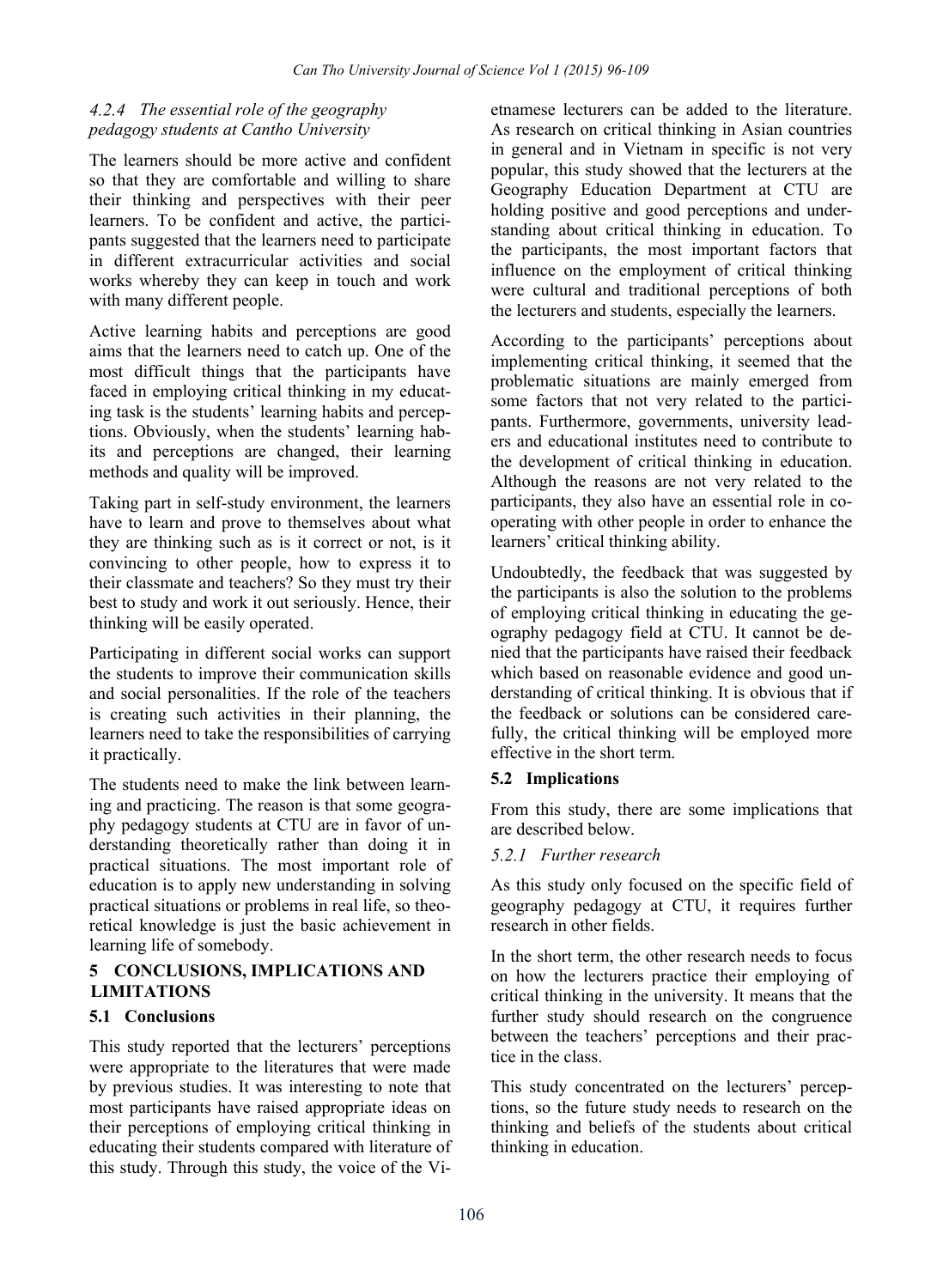In this study, a small number of participants were selected, so it could not generalize about the lecturers' perception of employing critical thinking from one case study. It suggests that further research will collect a larger number of participants so that the research results will contribute to solving the real situations more effectively.

Besides, future studies should use more or other data collection measures in order to enhance the credibility of the findings.

# *National policy and practice*

Critical thinking is still new in Vietnam and is not an orthodox term in education at the present time. Moreover, it seemed that critical thinking is still strange and hard to employ in Vietnam due to different reasons.

This study suggests that the policy makers who work in the Vietnamese government and the MOET need to pay more attention to making any policy that is related to critical thinking, especially policy on the employment of critical thinking in education.

The study also asks the policy makers about the guideline and framework which help people to employ critical thinking.

# *University leaders*

It is obvious that the participants' feedback may not be known by university leaders, so the participants' feedback cannot be concerned in the practice of employing critical thinking in their teaching. This study suggests that both university and faculty leaders should make more specific policies that satisfy the participants' expectations in regard to the development of critical thinking.

In addition, the university policy needs to concentrate on the employment of critical thinking in the geography pedagogy field in specific and in all training areas in general.

The university leaders need to open more conferences and workshops whereby the participants and others can share and learn from other teachers and students in relation to critical thinking and its employment in the class.

#### *Lecturers*

In the higher education level, the lecturers should be more active in learning and preparing themselves for a better understanding of critical thinking and how to develop higher thinking skills in the class.

The teachers also need to be more open and flexible in their thinking and beliefs in relation to teaching and learning methods, especially active learning and critical thinking strategies in education.

They, at the same time should try their best to employ critical thinking strategies as well as learn from experience of how to develop critical thinking better for the learners. As believed that practice makes perfect; therefore, the lecturers' practice of employing critical thinking will play an important role in their future achievements.

# *Students*

The main implication is that the learners need to change their mind in relation to teaching and learning tasks. For example, they should adapt with new teaching and learning approaches in order to make their thinking and beliefs more open and flexible.

Being more confident and active in learning environment, the students will be more collaborative and cooperative in their learning process, so they can develop their higher thinking skills easily due to discussing, analyzing and evaluating someone's perspectives or understanding.

Positive and active learning habits should be made by the students as these habits lead the learners to better and more practical understanding. It is suggested that in creating learning habits, the learners need to focus on their learning methods rather than what they learn.

# **5.3 Limitations**

Due to specific situation, this study has some limitations that are mentioned in the next paragraph of this section.

First, the study was carried out in the specific context at the Department of Geography Education of CTU. It is clear that in this study, the domain was very small as it just focused on one program at CTU. So the conclusions in the study cannot be considered for general situations in the Vietnamese educational system.

Second, this study selected a particular group of participants in a single field at CTU; therefore, the number of the participants was also small.

Next, in relation to data collection, it is clear that observations will provide the study with more detailed information and commentary of actual practice.

Additionally, this study relied on the participants' perceptions of employing critical thinking in their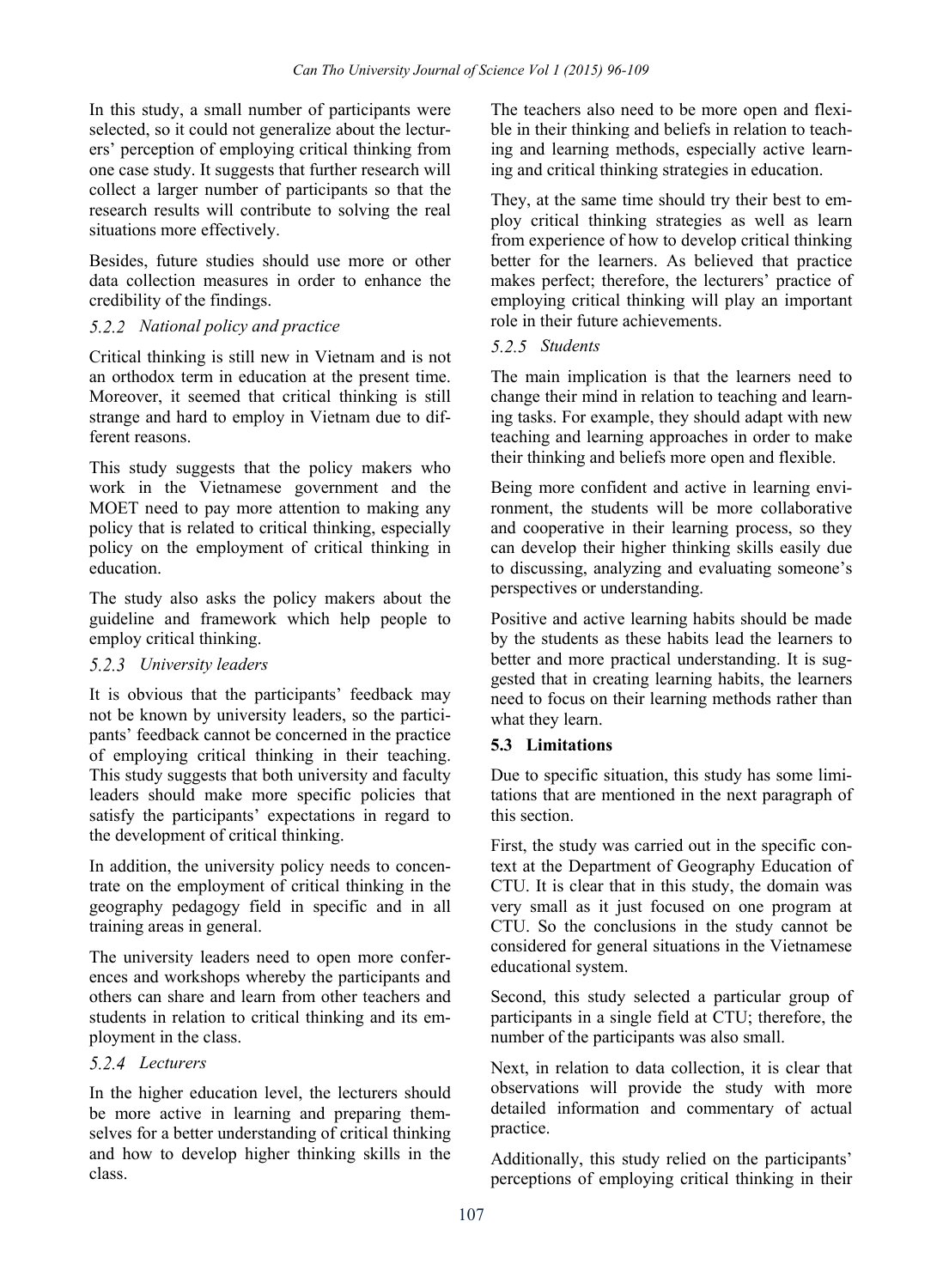teaching, so it can be potentially limited by bias thinking and beliefs.

Finally, the limited time on research is another problem that can create some surfaced conclusions. It is suggested that a longer time will provide the author with further understanding and achievements on the research.

It is believed that despite such minor limitations, the selected case study was appropriate and valuable in relation to the research roles.

#### **REFERENCES**

- Albitz, R. S., 2007. The What and Who of Information Literacy and Critical Thinking in Higher Education. Portal: Libraries and the Academy.
- Baldwin, S., 2012. Placing Geography in the New Zealand Curriculum. New Zealand Geographer, 68 (3), 211-218.
- Berg, B. L., 2007. Qualitative research methods for the social sciences (6th ed.). Boston: Pearson Education Allyn & Bacon.

Bloom, B. S., 1956. Taxonomy of educational objectives: The classification of educational goals, Handbook I: Cognitive domain. London: Longman.

- Carter, H. R. P., 2011. Critical Thinking: A Benefit of Higher Education. Firehouse, 36, 82-84.
- Castree, N., 2000. Professionalisation, activism, and the university: whither 'critical geography'? Environment and Planning A, 32, 955-970.
- Chalkley, B., Fournier, E. J., and Hill, A. D., 2000. Geography teaching in higher education: Quality, assessment, and accountability. Journal of Geography in Higher Education, 24 (2), 238-245.
- Clifford, N. J., French, S., and Valentine, G., 2010. Key methods in geography (2nd ed.). London: SAGE.

Corbin, J. M., and Strauss, A. L., 2008. Basics of qualitative research: Techniques and procedures for developing grounded theory (3rd ed.). Los Angeles, CA: Sage Publications, Inc.

Creswell, J. W., 2009. Research design: Qualitative, quantitative, and mixed methods approaches (5th ed.): Place of publication: SAGE.

Denscombe, M., 2010. The good research guide: For small-scale social research projects (4th ed.). Maidenhead, England: McGraw-Hill/Open University Press.

Fisher, A., 2001. Critical thinking: An introduction. Cambridge, U.K. New York: Cambridge University Press.

Foote, K., and Solem, M., 2009. Teaching college geography: A practical guide for graduate students and early career faculty (1st ed.). Upper Saddle River, NJ: Pearson Prentice Hall.

- Frijters, S., ten Dam, G., and Rijlaarsdam, G., 2008. Effects of dialogic learning on value-loaded critical thinking. Learning and Instruction, 18 (1), 66-82.
- Grant, R., 1997. A claim for the case method in the teaching of geography. Journal of Geography in Higher Education, 21 (2), 171-185.
- Gregory, G. and Parry, T., 2006. Designing braincompatible learning. Thousand Oaks, CA: Corwin Press.
- Halpern, D. F., 1996. Thought and Knowledge: An Introduction to Critical Thinking, Place: Psychology Press.

Hay, I., 2001. Critical Geography and Activism in Higher Education. Journal of Geography in Higher Education, 25 (2), 141-146.

Helmke, A., and Tuyet, V. T. A., 1999. Do Asian and Western Students Learn in Different Way? An Empirical Study on Motivation, Study Time, and Learning Strategies of German and Vietnamese University Students. Asia Pacific Journal of Education, 19 (2), 30-44.

Johnson, B., and Christensen, L. B., 2004. Educational research : quantitative, qualitative, and mixed approaches (2nd ed.). Boston: Allyn and Bacon.

Johnston, R., 2000. Authors, Editors and Authority in the Postmodern Academy. Antipode, 32, 271-291.

Lidstone, J., and Williams, M., 2006. Geography education in a changing world: Past experience, current trends and future challenges. Dordrecht [London]: Springer.

- Mason, M., 2008. Critical thinking and learning. Oxford: Blackwell.
- McDowell, L., 1994. Polyphony and Pedagogic Authority. Area, 26, 241-248.

McMillan, J. H., 1987. Enhancing College Students' Critical Thinking: A Review of Studies. Research in Higher Education, 26, 3-29.

- McWhorter, K. T., 2011. Study and critical thinking skills in college (7th ed.). Boston: Longman.
- Montello, D. R., and Sutton, P. C., 2006. An introduction to scientific research methods in geography. London: SAGE.
- Moore, B. N., and Parker, R., 2007. Critical thinking (8th ed.). Boston: McGraw Hill.

Newmann, F. M., 1990. Higher order thinking in teaching social studies: A rationale for the assessment of classroom thoughtfulness. Journal of Curriculum Studies, 22 (1), 41-56.

Ngoc, H. V. K. and Nhan, V. D. T., 2013. Educating critical thinking for Vietnamese students: Experience from Japan.

Nosich, G. M., 2009. Learning to think things through: A guide to critical thinking across the curriculum (3rd ed.). Upper Saddle River, NJ: Pearson Prentice Hall.

Patton, M. Q., 2002. Qualitative research and evaluation methods (3rd ed.). Thousand Oaks, CA: Sage Publications.

Rainbolt, G. W., and Dwyer, S., 2012. Critical thinking. Boston, Mass.: Wadsworth Cengage Learning.